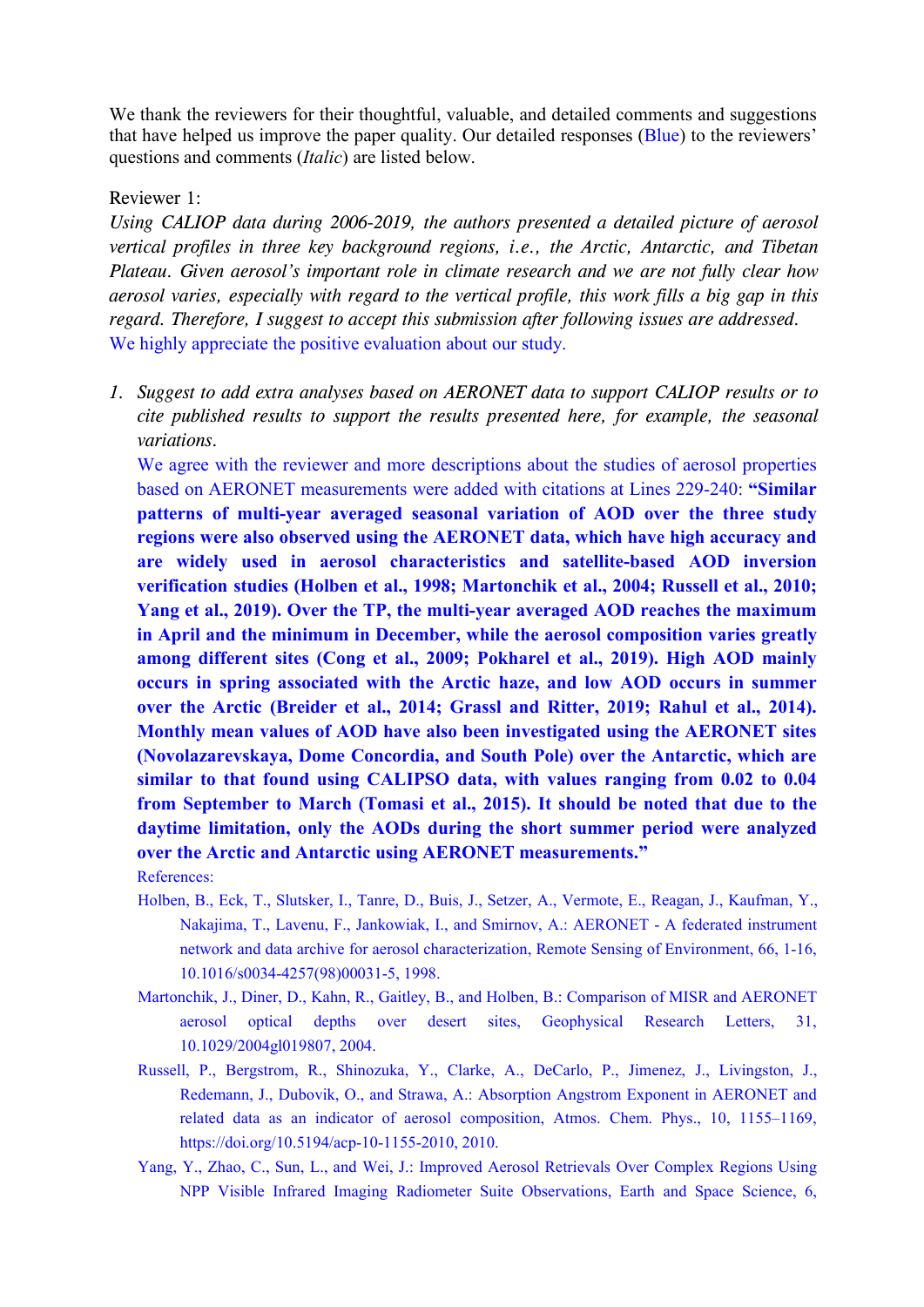629-645, 10.1029/2019ea000574, 2019.

- Cong, Z., Kang, S., Smirnov, A., and Holben, B.: Aerosol optical properties at Nam Co, a remote site in central Tibetan Plateau, Atmospheric Research, 92, 42-48, 10.1016/j.atmosres.2008.08.005, 2009.
- Pokharel, M., Guang, J., Liu, B., Kang, S., Ma, Y., Holben, B., Xia, X., Xin, J., Ram, K., Rupakheti, D., Wan, X., Wu, G., Bhattarai, H., Zhao, C., and Cong, Z.: Aerosol Properties Over Tibetan Plateau From a Decade of AERONET Measurements: Baseline, Types, and Influencing Factors, Journal of Geophysical Research-Atmospheres, 124, 13357-13374, 10.1029/2019jd031293, 2019.
- Breider, T. J., Mickley, L. J., Jacob, D. J., Wang, Q., Fisher, J. A., Chang, R. Y. W., and Alexander, B.: Annual distributions and sources of Arctic aerosol components, aerosol optical depth, and aerosol absorption, Journal of Geophysical Research-Atmospheres, 119, 4107-4124, 10.1002/2013jd020996, 2014.
- Grassl, S., and Ritter, C.: Properties of Arctic Aerosol Based on Sun Photometer Long-Term Measurements in Ny-angstrom lesund, Svalbard, Remote Sensing, 11, 10.3390/rs11111362, 2019.
- Rahul, P., Sonbawne, S., and Devara, P.: Unusual high values of aerosol optical depth evidenced in the Arctic during summer 2011, Atmospheric Environment, 94, 606-615, 10.1016/j.atmosenv.2014.01.052, 2014.
- Tomasi, C., Kokhanovsky, A., Lupi, A., Ritter, C., Smirnov, A., O'Neill, N., Stone, R., Holben, B., Nyeki, S., Wehrli, C., Stohl, A., Mazzola, M., Lanconelli, C., Vitale, V., Stebel, K., Aaltonen, V., de Leeuw, G., Rodriguez, E., Herber, A., Radionov, V., Zielinski, T., Petelski, T., Sakerin, S., Kabanov, D., Xue, Y., Mei, L., Istomina, L., Wagener, R., McArthur, B., Sobolewski, P., Kivi, R., Courcoux, Y., Larouche, P., Broccardo, S., and Piketh, S.: Aerosol remote sensing in polar regions, Earth-Science Reviews, 140, 108-157, 10.1016/j.earscirev.2014.11.001, 2015.
- *2. Pls add the standard deviation of monthly mean in Fig. 3.*

We appreciate the suggestion and added the standard deviation of monthly AOD mean in Figure 3. In addition, we also added related description at Lines 225-228: **"Meanwhile, the standard deviation of AOD is also calculated and shown as error bar in Figure 3. It can be seen that the standard deviation of AOD over the TP is larger than that over the Arctic and Antarctic, indicating that the variation of AOD over the TP is more significant."**



Figure 3: The monthly averages (dots) and standard deviations (bars) of AODs (June 2006 to December 2019) over the Arctic, Antarctic, and TP.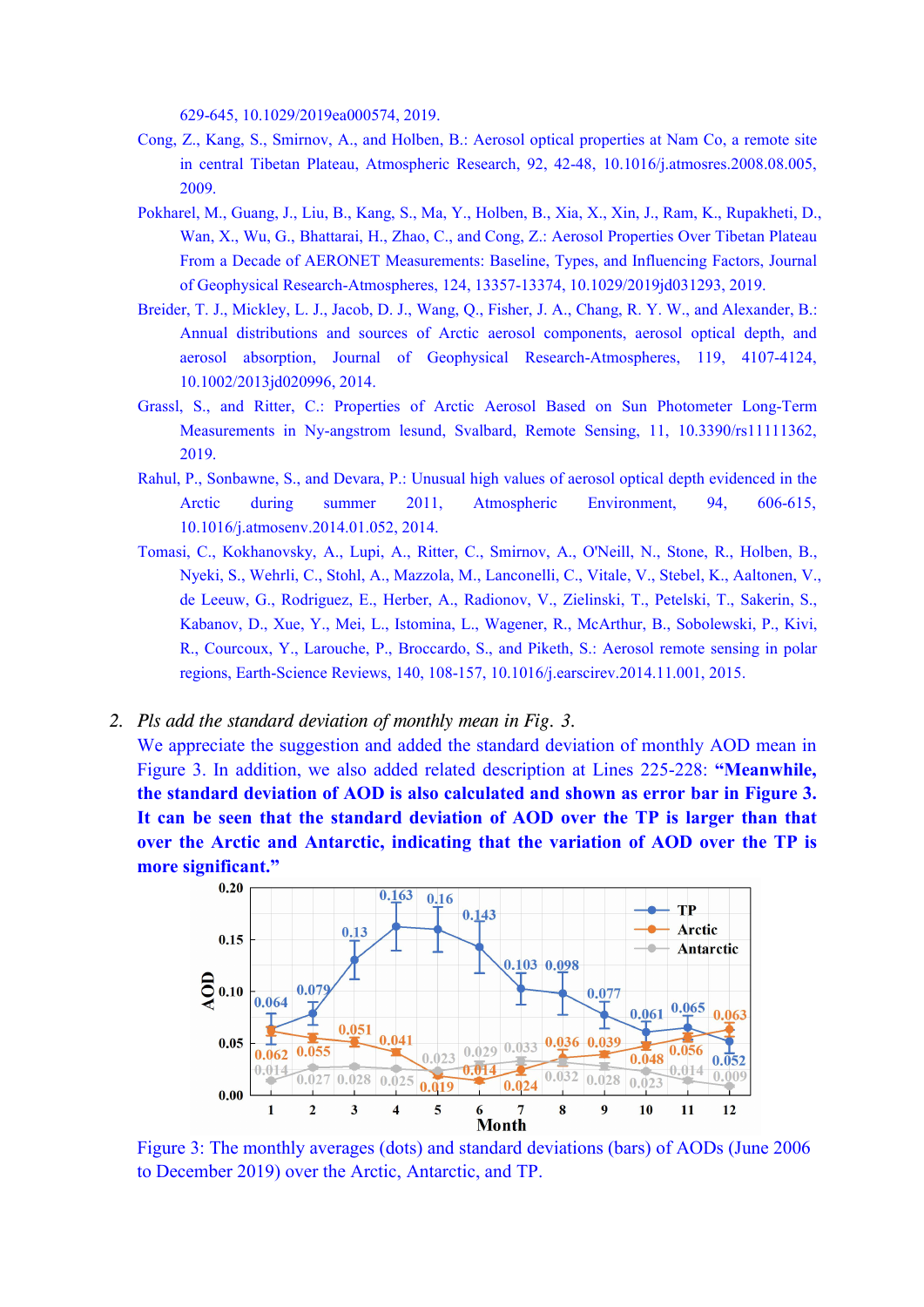*3. Pls add some words on how to distinguish aerosol types by CALIOP measurements and uncertainty associated with this method. My understanding is thatitis very hard to separate polluted dust from smoke, if so, some words discussing uncertainty about occurrence of some specific aerosol types should be added.*

We agreed with the reviewer that it is difficult to separate polluted dust from smoke partially due to the fact that they have similar optical properties. As we know, the validation of aerosol subtypes is a challenging task for at least two reasons. First, aerosol types have high spatial and temporal variability, which makes it difficult to evaluate the satellite grid observations using the fixed ground site measurements or in-situ airborne measurements. Second, due to the different instrument errors and observation methods by various instruments (such as AERONET, CALIPSO, and MODIS), the definition of aerosol types is often quite different. All of these may lead to large deviations in the verification of aerosol types (Zeng et al., 2021).

Following the reviewer's suggestion, we added descriptions about the potential uncertainties at Lines 267-275: **"Compared with the aerosoltype information from AERONET, MODIS, MISR, and OMI, aerosol types obtained using the CALIPSO are widely used to investigate the aerosol characteristics at a local or global scale. However, the uncertainty assessment of CALIPSO aerosol types is still a challenging task (Kahn and Gaitley, 2015), especially for aerosol types which have similar optical properties, such as polluted dust and smoke (Zeng et al., 2021). Aerosol subtypes from the CALIPSO V3 dataset were evaluated with the AERONET product by previous studies, which showed the consistency of all aerosol types except for smoke and polluted dust aerosols (Burton et al., 2013; Mielonen et al., 2009). In V4 CALIPSO aerosol classification algorithm, several refinements were conducted to improve the accuracy of aerosol type classification (Kim et al.,2018)."**

References:

- Burton, S., Ferrare, R., Vaughan, M., Omar, A., Rogers, R., Hostetler, C., and Hair, J.: Aerosol classification from airborne HSRL and comparisons with the CALIPSO vertical feature mask, Atmospheric Measurement Techniques, 6, 1397-1412, 10.5194/amt-6-1397-2013, 2013.
- Kahn, R., and Gaitley, B.: An analysis of global aerosol type as retrieved by MISR, Journal of Geophysical Research-Atmospheres, 120, 4248-4281, 10.1002/2015jd023322, 2015.
- Kim, M.-H., Omar, A. H., Tackett, J. L., Vaughan, M. A., Winker, D. M., Trepte, C. R., Hu, Y., Liu, Z., Poole, L. R., Pitts, M. C., Kar, J., and Magill, B. E.: The CALIPSO version 4 automated aerosol classification and lidar ratio selection algorithm, Atmospheric Measurement Techniques, 11, 6107-6135, 10.5194/amt-11-6107-2018, 2018.
- Mielonen, T., Arola, A., Komppula, M., Kukkonen, J., Koskinen, J., de Leeuw, G., and Lehtinen, K.: Comparison of CALIOP level 2 aerosol subtypes to aerosol types derived from AERONET inversion data, Geophysical Research Letters, 36, L18804, 10.1029/2009gl039609, 2009.
- Zeng, S., Omar, A., Vaughan, M., Ortiz, M., Trepte, C., Tackett, J., Yagle, J., Lucker, P., Hu, Y., Winker, D., Rodier, S., and Getzewich, B.: Identifying Aerosol Subtypes from CALIPSO Lidar Profiles Using Deep Machine Learning, Atmosphere, 12, 10. 10.3390/atmos12010010, 2021.
- *4. Could you pls present some results on seasonal trend of AOD since long-range transport of external sources to these three regions is seasonal dependent.*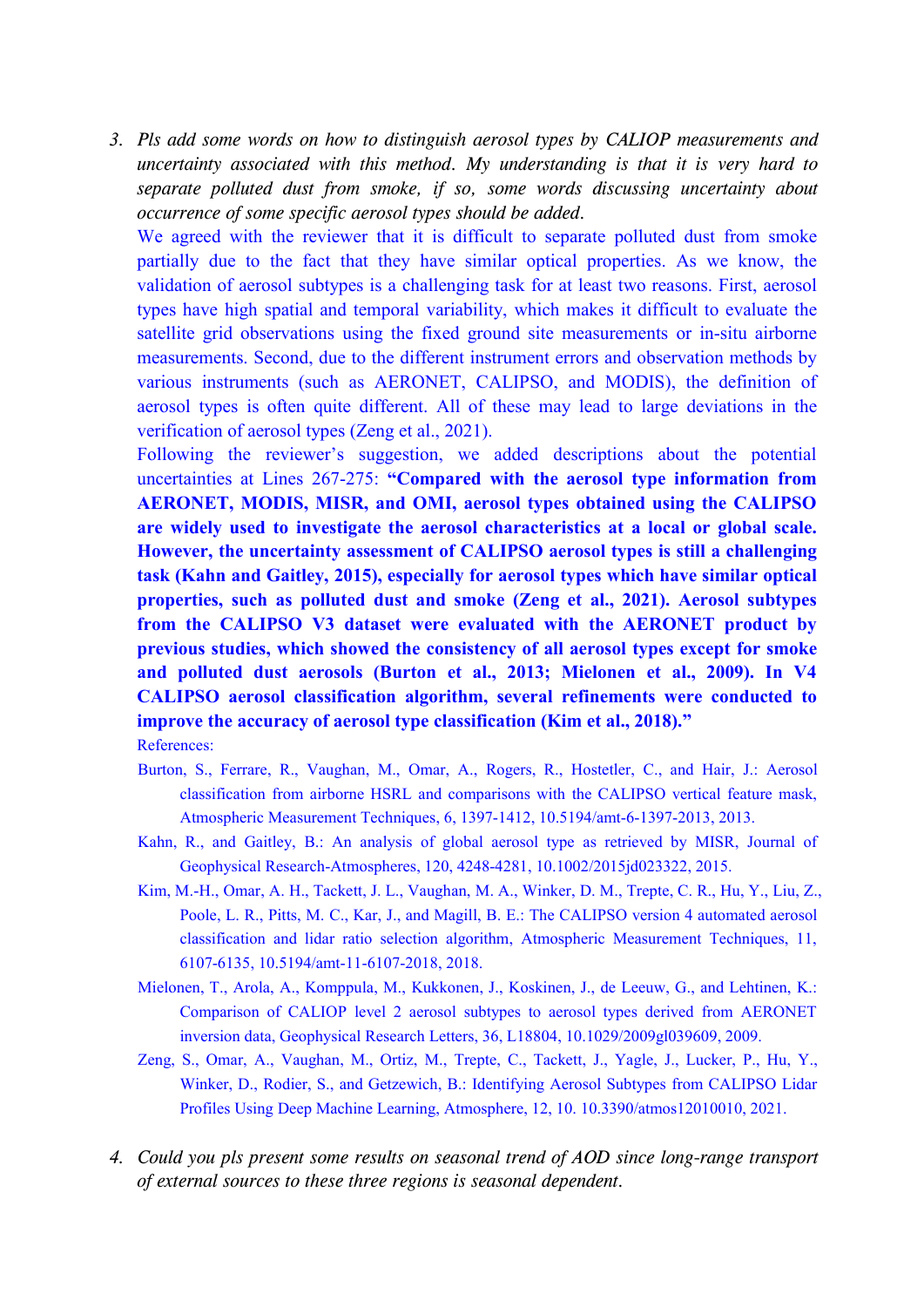Thank the reviewer for the valuable suggestion. We have added some results on the seasonal trend of AOD in Lines 257-265: "**Figure S2 also presents the temporal variation of seasonal average AOD from the summer of 2006 to the winter of 2019 over the TP, Arctic, and Antarctic. As expected, AOD over the three study regions has an obvious seasonal variation trend. For the TP, the average AOD is about 0.15 in spring, which is the most serious pollution season in the whole year, while AOD is about 0.05 in winter, which is the cleanest season in the whole year. Boreal winter (summer) and summer (winter) are the most polluted and cleanest seasons over the Arctic (Antarctic), respectively. In addition, the standard deviations of seasonal AODs over the TP are between 0.0 and 0.12 due to the influence of transported aerosols from surrounding regions, which is greater than that of 0.0 to 0.05 over the Arctic and Antarctic.**"



Figure S2: Temporal variation of seasonal average AOD from the summer of 2006 to the winter of 2019 over the TP (red), Arctic (green), and Antarctic (blue). The shaded area represents the standard deviation.

- *5. L35-40, suggest to change to "depends on aerosol characteristics and underlying surface.* Modified.
- *6. L50, references not suitable, suggest add original AERONET references, for instance, Dubovik and King, 2000; Dubovik et al., 2006.* Thanks for helping figure this out. We changed it.
- *7. L58, it looks strange because sentence before talk AERONET, but after that, you compare passive and active satellite remote sensing, there isno words on passive satellite remote sensing.*

We appreciate the comment and agree with the reviewer. We have added descriptions about passive satellite remote sensing at Lines 58-69: **"Passive satellite remote sensing also can be used to obtain aerosol properties. In general, passive remote sensing can only obtain two-dimensional aerosol characteristics, but cannot obtain aerosol vertical structure information. Several AOD retrieval algorithms based on passive remote sensing have been developed over the pastdecade, such as Dark Target (DT), Dark Water, Deep Blue (DB), and Multi-Angle Implementation of Atmospheric Correction (MAIAC), structure-function algorithm, and so on (Hsu et al.,2013; Hsu**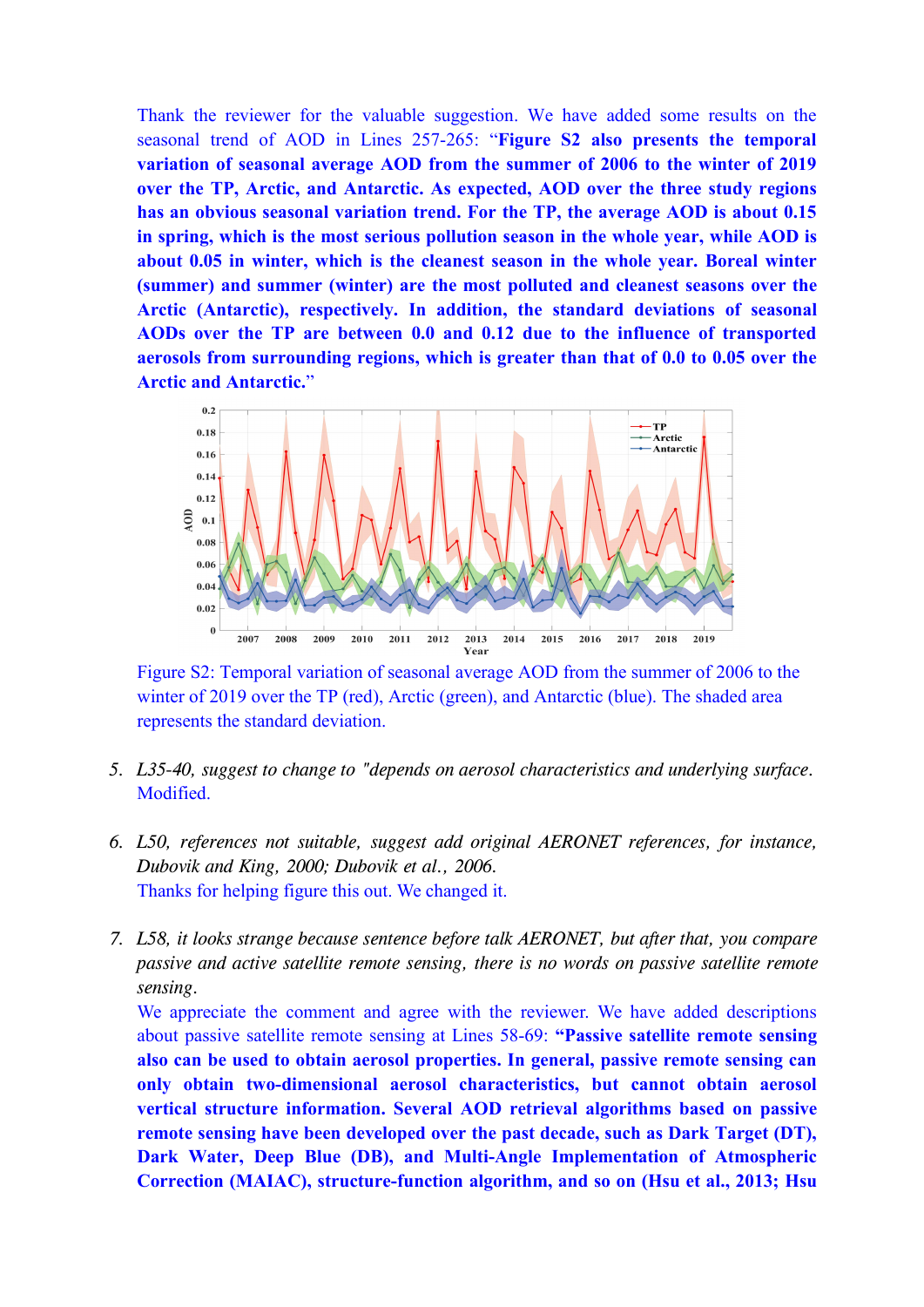**et al., 2004; Kaufman et al., 1997; Levy et al., 2013; Lyapustin et al., 2018; Martonchik et al., 1998; Tanre et al., 1988). In terms of aerosol type, Multi-angle Imaging SpectroRadiometer (MISR) instrument, which has nine view angles along the flight path (Diner et al.,1998), is sensitive to the size and shape of aerosols (Diner et al.,2008). Ozone Monitoring Instrument (OMI) includes ultraviolet bands, which can be used to retrieve aerosol optical parameters, such as absorbing aerosol optical depth, single scattering albedo, and aerosol index (Marey et al., 2011; Torres et al.,2007)."**

References:

- Hsu, N., Jeong, M., Bettenhausen, C., Sayer, A., Hansell, R., Seftor, C., Huang, J., and Tsay, S.: Enhanced Deep Blue aerosol retrieval algorithm: The second generation, Journal of Geophysical Research-Atmospheres, 118, 9296-9315, 10.1002/jgrd.50712, 2013.
- Hsu, N., Tsay, S., King, M., and Herman, J.: Aerosol properties over bright-reflecting source regions, IEEE Transactions on Geoscience and Remote Sensing, 42, 557-569, 10.1109/tgrs.2004.824067, 2004.
- Kaufman, Y., Tanre, D., Remer, L., Vermote, E., Chu, A., and Holben, B.: Operational remote sensing of tropospheric aerosol over land from EOS moderate resolution imaging spectroradiometer, Journal of Geophysical Research-Atmospheres, 102, 17051-17067, 10.1029/96jd03988, 1997.
- Levy, R., Mattoo, S., Munchak, L., Remer, L., Sayer, A., Patadia, F., and Hsu, N.: The Collection 6 MODIS aerosol products over land and ocean, Atmospheric Measurement Techniques, 6, 2989-3034, 10.5194/amt-6-2989-2013, 2013.
- Lyapustin, A., Wang, Y., Korkin, S., and Huang, D.: MODIS Collection 6 MAIAC algorithm, Atmospheric Measurement Techniques, 11, 5741-5765, 10.5194/amt-11-5741-2018, 2018.
- Martonchik, J., Diner, D., Kahn, R., Ackerman, T., Verstraete, M., Pinty, B., and Gordon, H. R.: Techniques for the retrieval of aerosol properties over land and ocean using multiangle imaging, IEEE Transactions on Geoscience and Remote Sensing, 36, 1212-1227, 10.1109/36.701027, 1998.
- Tanre, D., Deschamps, P. Y., Devaux, C., and Herman, M.: Estimation of Saharan aerosol optical thickness from blurring effects in thematic mapper data, Journal of Geophysical Research-Atmospheres, 93, 15955-15964, 10.1029/JD093iD12p15955, 1988.
- Diner, D., Abdou, W., Ackerman, T., Crean, K., Gordon, H., Kahn, R., Martonchik, J., McMuldroch, S., Paradise, S., Pinty, B., Verstraete, M., Wang, M., and West, R.: MISR level 2 aerosol retrieval algorithm theoretical basis, JPL D-11400, Rev. G, Jet Propul. Lab., Calif. Inst. of Technol., Pasadena, CA, USA, online available at: eospso.gsfc.nasa.gov/eos\_homepage/for scientists/atbd, 2008.
- Diner, D., Beckert, J., Reilly, T., Bruegge, C., Conel, J., Kahn, R., Martonchik, R., Ackerman, T., Davies, R., Gerstl, S., Gordon, H., Muller, J., Myneni, R., Sellers, P., Pinty, B., and Verstraete, M.: Multi-angle Imaging Spectro Radiometer (MISR) instrument description and experiment overview, IEEE Transactions on Geoscience and Remote Sensing,36, 1072-1087, 1998.
- Marey, H., Gille, J., El-Askary, H., Shalaby, E., and El-Raey, M.: Aerosol climatology over Nile Delta based on MODIS, MISR and OMI satellite data, Atmospheric Chemistry and Physics, 11, 10637-10648, 10.5194/acp-11-10637-2011, 2011.
- Torres, O., Tanskanen, A., Veihelmann, B., Ahn, C., Braak, R., Bhartia, P., Veefkind, P., and Levelt, P.: Aerosols and surface UV products from Ozone Monitoring Instrument observations: An overview, Journal of Geophysical Research-Atmospheres, 112, D24S47, 10.1029/2007JD008809,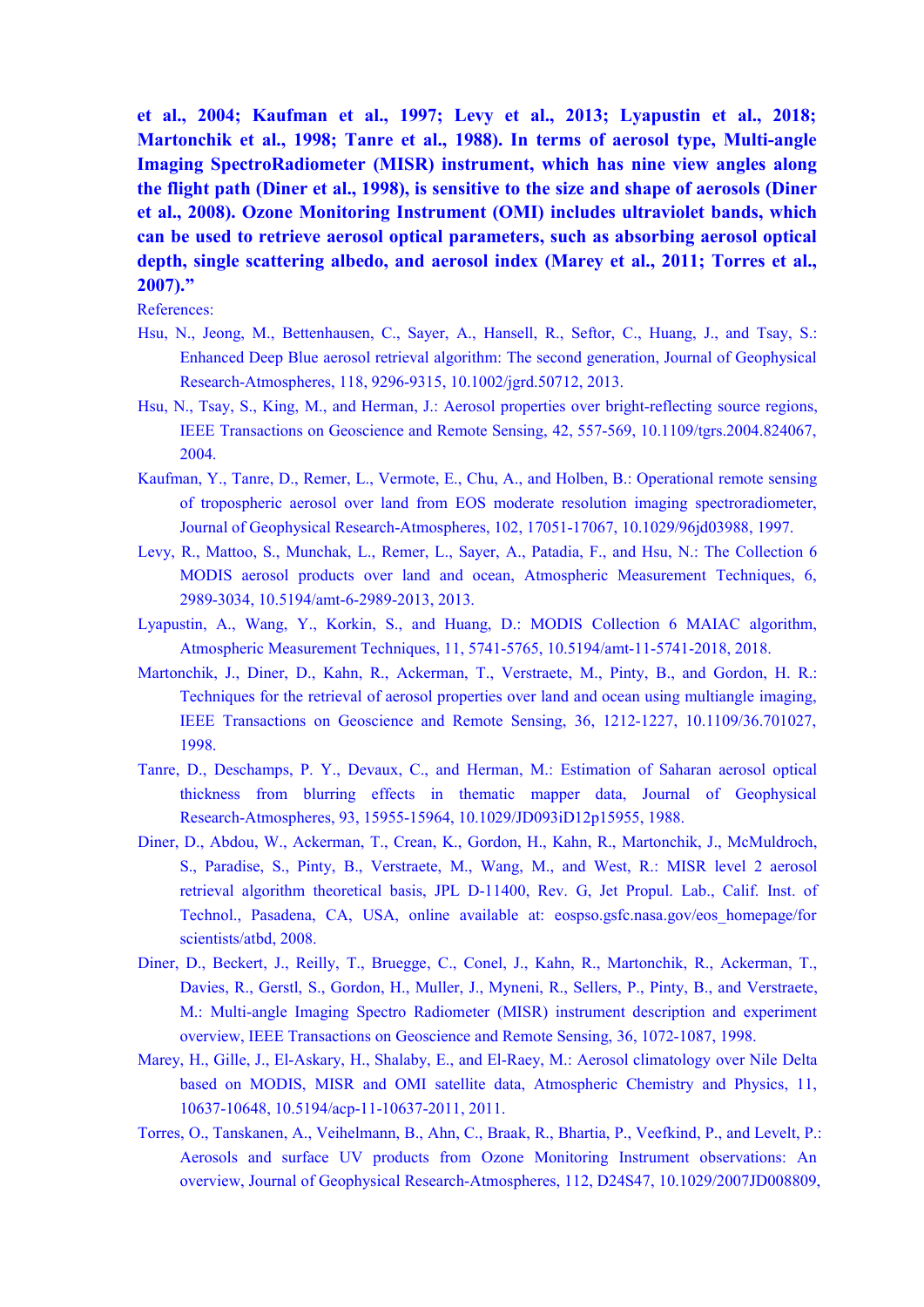2007.

*8. L97, discussion of dust transport to the TP is originally discussed by Huang et al., 2007 and further supported by Xia et al. (2008), with regarding long-range transport from south Asia, some references should be added including Xia et al. (2011); Lu et al. (2012); Zhao et al. (2015). A detailed discussion on this issue can be found in a overview paper (Xia et al., 2021, AR).*

We agree with the reviewer and more references including that suggested here have been added, such as:

- Cong, Z., Kang, S., Kawamura, K., Liu, B., Wan, X., Wang, Z., Gao, S., and Fu, P.: Carbonaceous aerosols on the south edge of the Tibetan Plateau: concentrations, seasonality and sources, Atmospheric Chemistry and Physics, 15, 1573-1584, 10.5194/acp-15-1573-2015, 2015.
- Huang, J., Minnis, P., Yi, Y., Tang, Q., Wang, X., Hu, Y., Liu, Z., Ayers, K., Trepte, C., and Winker, D.: Summer dust aerosols detected from CALIPSO over the Tibetan Plateau, Geophysical Research Letters, 34,10.1029/2007gl029938, 2007.
- Lu, Z., Streets, D., Zhang, Q., and Wang, S.: A novel back-trajectory analysis of the origin of black carbon transported to the Himalayas and Tibetan Plateau during 1996-2010, Geophysical Research Letters, 39,10.1029/2011gl049903, 2012.
- Lüthi, Z., Skerlak, B., Kim, S., Lauer, A., Mues, A., Rupakheti, M., and Kang, S.: Atmospheric brown clouds reach the Tibetan Plateau by crossing the Himalayas, Atmospheric Chemistry and Physics, 15, 6007-6021, 10.5194/acp-15-6007-2015, 2015.
- Xia, X., Zong, X., Cong, Z., Chen, H., Kang, S., and Wang, P.: Baseline continental aerosol over the central Tibetan plateau and a case study of aerosol transport from South Asia, Atmospheric Environment, 45, 7370-7378, 10.1016/j.atmosenv.2011.07.067, 2011.
- Zhao, Z., Cao, J., Shen, Z., Xu, B., Zhu, C., Chen, L. W. A., Su, X., Liu, S., Han, Y., Wang, G., and Ho, K.: Aerosol particles at a high-altitude site on the Southeast Tibetan Plateau, China: Implications for pollution transport from South Asia, Journal of Geophysical Research-Atmospheres, 118, 11360-311375, 10.1002/jgrd.50599, 2013.
- Zhu, J., Xia, X., Che, H., Wang, J., Cong, Z., Zhao, T., Kang, S., Zhang, X., Yu, X., and Zhang, Y.: Spatiotemporal variation of aerosol and potential long-range transport impact over the Tibetan Plateau, China, Atmospheric Chemistry and Physics, 19, 14637-14656, 10.5194/acp-19-14637-2019, 2019.
- *9. L182, pls add standard deviation to the mean value.* Thanks for helping figure this out. We have calculated the standard deviation of the annual mean AOD value, and related description has also been added at Lines 194-196: **"the annual average AODs over the Arctic, Antarctic, and the inner region of the TP are 0.046, 0.024, and 0.098 with the standard deviations of 0.003, 0.002, and 0.009, respectively."**
- *10. L190-195, it seems transport of dust to the TP mainly occurs in summer, on the other hand, transport of fine particles from South Asia mainly occurs in dry season.* We agree with the reviewer and the corresponding description has been modified at Lines 205-213: **"The aerosol loading over the TP is easily affected by the surrounding regions where there are many anthropogenic and natural aerosol sources. Specifically,**